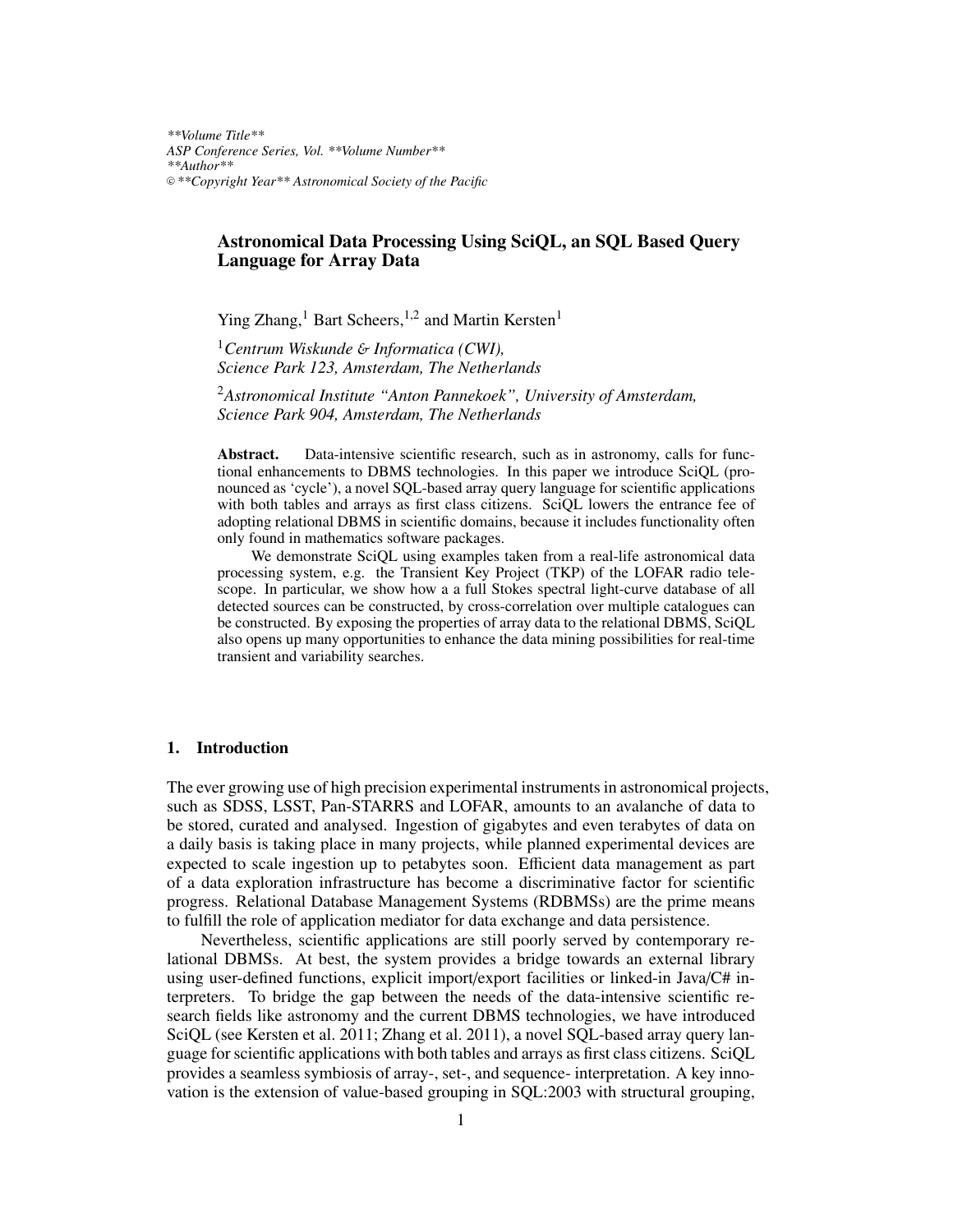i.e., fixed-sized and unbounded groups based on explicit relationships between the dimensional attributes of array cells. This leads to a generalization of window-based query processing with wide applicability in science domains, such as FT, PCA, moving averages, correlation and convolution.

In this paper, we demonstrate the effectiveness of SciQL for astronomical data processing with examples from the Transients Key Project (TKP) of LOFAR(www.lofar. org/astronomy/transients-ksp/transients-key-science-project). LOFAR has two types of antennas: the Low Band Antennas (LBAs) operate at the frequency band 30 - 80 MHz, while the High Band Antennas (HBAs) operate at 120 - 240 MHz. The TKP focuses on studying the explosive and dynamic universe by observing transient and variable radio sources. One of the main goals of TKP is building a full Stokes spectral light-curve database of all detected sources, and therefore cross-correlating over multiple catalogues. Tens of gigabytes of extracted data needs to be stored in the light-curve database (Scheers 2011). For traditional RDBMSs, the array data oriented operations needed are extremely hard to express in SQL and optimise for query execution. With SciQL, however, such operations can be expressed easily and concisely. Moreover, by revealing the properties of array data, SciQL opens up plenty of opportunities to enhance the data mining possibilities for real-time transient and variability searches.

## 2. Modelling TKP Data Using SciQL Arrays

In this section, we show how the SciQL arrays are used to store the TKP data. Information derivation is discussed in Section 3.

 $\frac{1}{2}$  collection of all the same cubes.<br>Servational timestamp, whereas the individual Figure 1. Stokes parameter can be seen as streams of  $\Box$ Catalogued Sources Every LOFAR observation produces images of a certain sphere area at different frequency bands over a time period for all four Stokes parameters, as depicted in Figure 1 The dataset at each image cubes arriving at subsequent timestamps. Each image cube has the same obimage planes in this cube fall in different frequency (sub)bands. In the LOFAR pipeline, source extraction and association algorithms



hms observation.  $t_{\text{min}}$ ,  $\frac{1}{2}$ ,  $\frac{1}{2}$ ,  $\frac{1}{2}$ ,  $\frac{1}{2}$ ,  $\frac{1}{2}$ ,  $\frac{1}{2}$ ,  $\frac{1}{2}$ ,  $\frac{1}{2}$ ,  $\frac{1}{2}$ ,  $\frac{1}{2}$ ,  $\frac{1}{2}$ ,  $\frac{1}{2}$ ,  $\frac{1}{2}$ ,  $\frac{1}{2}$ ,  $\frac{1}{2}$ ,  $\frac{1}{2}$ ,  $\frac{1}{2}$ ,  $\frac{1}{2}$ ,  $\frac{1}{2}$ , ages and associate them with earlier detected collection of all the images cubes. The cubes collection is maintained in the bases of and the bases of and the bases of and the base of and the base of and the base of and the base of and the bases of and the bases of and es of the detected sources, and it is stored in is times and Stokes parameters. The LOFAR are used to extract sources from the images and associate them with earlier detected catalogue contains all measured properties of the detected sources, and it is stored in LOFAR sources across frequency bands, times and Stokes parameters. The LOFAR the array LOFARsrc:

```
\mathcal{L} sources, is kept in the cataloged sources table. Positions of sources table. Positions of sources table. Positions of sources table. Positions of sources table. Positions of sources table. Positions of sources ta
    \begin{bmatrix} 1 & 1 & 1 & 1 \\ 1 & 1 & 1 & 1 \\ 1 & 1 & 1 & 1 \\ 1 & 1 & 1 & 1 \\ 1 & 1 & 1 & 1 \\ 1 & 1 & 1 & 1 \\ 1 & 1 & 1 & 1 \\ 1 & 1 & 1 & 1 \\ 1 & 1 & 1 & 1 \\ 1 & 1 & 1 & 1 \\ 1 & 1 & 1 & 1 \\ 1 & 1 & 1 & 1 \\ 1 & 1 & 1 & 1 \\ 1 & 1 & 1 & 1 \\ 1 & 1 & 1 & 1 & 1 \\ 1 & 1 & 1 & 1 & 1 \\ 1 & 1 & 1 & 1 & 1 \\ fini – pinding a positional match – either a genuine or background or background or background or background o
                                                                                association \mathcal{L}^{(II)} on \mathcal{L}^{(II)}d INT, ra_err DOUBLE, decl_err DOUBLE, flux DOUBLE, ...);
                                                                                \sum_{i=1}^{n}\begin{bmatrix} 0 & 0 & 0 & 0 \\ 0 & 0 & 0 & 0 \\ 0 & 0 & 0 & 0 \\ 0 & 0 & 0 & 0 \\ 0 & 0 & 0 & 0 \\ 0 & 0 & 0 & 0 \\ 0 & 0 & 0 & 0 \\ 0 & 0 & 0 & 0 \\ 0 & 0 & 0 & 0 \\ 0 & 0 & 0 & 0 \\ 0 & 0 & 0 & 0 \\ 0 & 0 & 0 & 0 \\ 0 & 0 & 0 & 0 \\ 0 & 0 & 0 & 0 \\ 0 & 0 & 0 & 0 \\ 0 & 0 & 0 & 0 \\ 0 & 0 & 0 & 0 \\ 0 & 0 & 0 & 'U' OR stks = 'V'),
                                                                                \sum_{i=1}^{n} curves that will also the source classification. The criteria for which and \sum_{i=1}^{n}\blacksquare<sup>sidered</sup> as real or by the by evaluating three intervalues is done by the intervaluation of \blacksquareparameters that is very useful is very useful is very useful is the normalised distance between the two two two
CREATE ARRAY LOFARsrc(<br>ra DOUBLE DIMENSION[0:*:360],
    ts TIMESTAMP DIMENSION, freq INT DIMENSION[30:10:250],
    stks CHAR(1) DIMENSION['I':*:'V'],
    CHECK (stks = 'I' OR stks = 'Q' OR stks = 'U' OR stks = 'V'),
```
oro.  $T_{\text{tot}}$  of the source association is to find for  $f_{\text{tot}}$ neet the need that astrologists often search for light curves that will aid the source classification. The criteria for which an The polar coordinates of the sources are denoted by the *dimensional attributes* (for  $p$  is very useful is very useful is the normalised distance between the two normalised distance between the two normalised distance between the two normalised distance between the two normalised distance between the two which follows a Rayleigh probability distribution. Contains for the third values of the third values for the thing values of the third values of the third values of the third values of the third values of the third values short: *dimensions*) ra and decl, which meet the need that astrologists often search for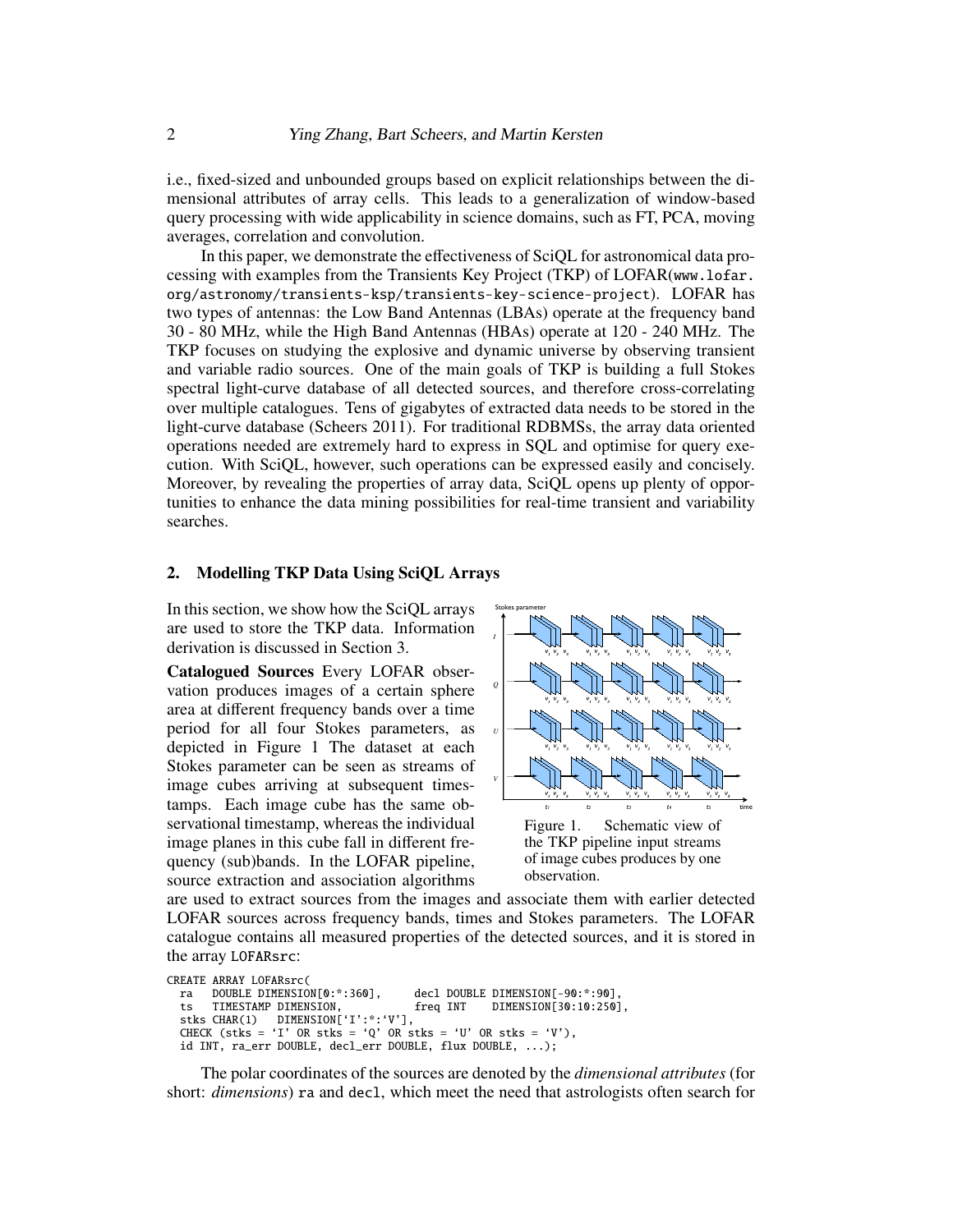sources by their coordinates or in a certain area. The timestamps and frequencies of the measurements are respectively denoted by the ts and freq dimensions. A CHAR typed dimension stks is used to distinguish source values measured at different Stokes parameter. The CHECK constraint ensures that stks only contains the four Stokes parameters *I*, *Q*, *U*, *V*. All other measured properties of the sources are stored as *non-dimensional attributes* (for short: *attributes*), e.g., the id of each unique source, the errors of the polar coordinates (ra err, decl err), and the flux.

All sources from external catalogues are stored in the array ExtCatSrc below, which only differs from the array LOFARsrc with two more columns. The dimension catname distinguishes sources from different catalogues. The attribute orig catid is the ID of a source taken from its originating catalogue, while the id attribute is a newly computed ID for this source, which is unique in this array. Currently, sources from VLSS, WENSS and NVSS are stored in this array. These catalogues do not trace the sources over time and they only measure the total flux intensity at one frequency. Thus, sources from these catalogues always have 'I' for stks, 0 for ts, and the frequency of the catalogue in MHz for freq, i.e., 74, 325 and 1400, respectively.

```
CREATE ARRAY ExtCatSrc(<br>ra DOUBLE DIMENSION[0:*:360].
 ra DOUBLE DIMENSION[0:*:360], decl DOUBLE DIMENSION[-90:*:90],<br>ts TIMESTAMP DIMENSION, freq INT DIMENSION[30:10:250],
  ts TIMESTAMP DIMENSION, freq INT DIMENSION[30:10:250],
  stks CHAR DIMENSION['I':*:'V'], catname VARCHAR(10) DIMENSION,
  CHECK (stks = 'I' OR stks = 'Q' OR stks = 'U' OR stks = 'V'),
 CHECK (catname = 'NVSS' OR catname = 'VLSS' OR catname = 'WENSS'),
 id INT DEFAULT 0, orig_catid INT DEFAULT 0,
 ra_err DOUBLE DEFAULT 0, decl_err DOUBLE DEFAULT 0, flux DOUBLE DEFAULT 0, ...);
```
Associated Sources An important operation in the TKP pipeline is to cross-correlate a LOFAR source with known sources in the major external catalogues, currently including the three aforementioned catalogues. This way one can keep track of sources and fluxes at positions of interest in the sky. All information of credible associations are stored in the array AssocSrc:

CREATE ARRAY AssocSrc( lofar\_id INT DIMENSION[0:1:\*], vlss\_id INT DIMENSION[0:1:\*], wenss\_id INT DIMENSION[0:1:\*], nvss\_id INT DIMENSION[0:1:\*], w\_dist DOUBLE DEFAULT NULL, s\_idx DOUBLE DEFAULT NULL,

In AssocSrc, we define the source IDs of each catalogue as a dimension to allow sources in one catalogue to be associated with sources from any number of other catalogues. The source IDs in all catalogues start from 1, while the values of all dimensions start from 0. A dimension value 0 means that the corresponding catalogue is excluded when computing the auxiliary values at a particular cell, which usage will be shown in the example below. All auxiliary values of an association is stored as non-dimensional attributes, e.g., the weighted dimensionless distance w dist and the spectral index s\_idx. An empty cell, i.e., all its non-dimensional attributes are NULL, means that it is unknown yet if the sources identified by this cell can be associated. A w dist of -1 explicitly indicates that the sources identified by the cell's dimensions cannot be associated.

Assume the following associations:  $\frac{\text{LOFAR}}{11}$   $\frac{\text{VLSS}}{89}$   $\frac{\text{WENSS}}{2}$ , i.e., the LO-FAR source 11 is associated with the VLSS source 89 and NVSS source 21, but none of the WENSS sources. The results of the TKP source association algorithm are transitive, i.e., since the LOFAR source 11 is associated with the VLSS source 89 *and* the NVSS source 21, the VLSS source 89 is also associated with the NVSS source 21. The array AssocSrc (for short: AS)is designed in such a way that it can store the association and its auxiliary values of sources from *any* number of catalogues. The example here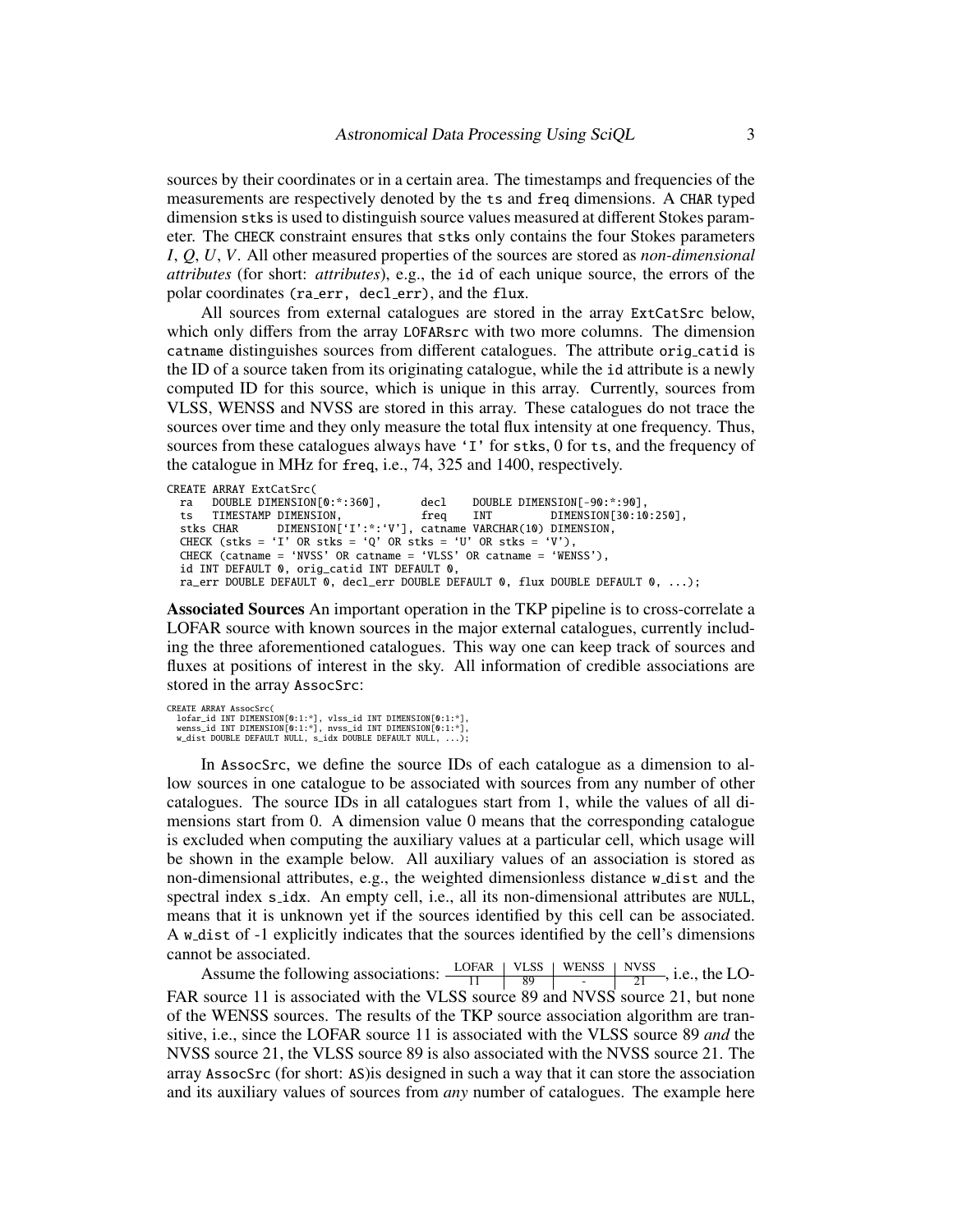contains four associations in total, whose auxiliary values are stored in the array cells AS[11][89][0][0], AS[11][0][0][21], AS[0][89][0][21] and AS[11][89][0][21], respectively. Note that, since no association is found in WENSS, all cells  $AS[11][89][^*][21]$ , except  $AS[11][89][0][21]$ , have w\_dist = 1.

#### 3. Multi-Catalogues Cross-Correlation

The TKP pipeline matches sources using three association parameters. For simplicity, we only use the weighted dimensionless distance here, defined as:  $r = \sqrt{\frac{(\Delta \alpha)^2}{\sigma^2}}$ σ 2 ∆α +  $\frac{(\Delta \delta)^2}{\sigma^2}$ σ 2 ∆δ with  $\Delta \alpha = \alpha_i \cos(\delta_i) - \alpha_j \cos(\delta_j)$  and  $\sigma_{\Delta \alpha}^2 = \sigma_{\alpha_i}^2 + \sigma_{\alpha_j}^2$ . In the arrays, the values of  $\alpha, \delta$ ,  $\sigma_{\alpha_i}$  and  $\sigma_{\alpha_i}$  are stored as randed. In agr and doclarge respectively. For every LOFAR  $\sigma_{\alpha}$  and  $\sigma_{\delta}$  are stored as ra, decl, ra err and decl err, respectively. For every LOFAR<br>source the SciOL query below searches in each external catalogue to find credible source, the SciQL query below searches in each external catalogue to find credible associations by checking their weighted distance (but no associations among external catalogues).

```
INSERT INTO AssocSrc
SELECT L.id, E[*][*][74]['VLSS'].orig_id, E[*][*][325]['WENSS'].orig_id, E[*][*][1400]['NVSS'].orig_id,
SQRT( POWER((AVG(L.ra)*COS(AVG(L.decl)) - E.ra*COS(E.decl)), 2) /
       (POWER(AVG(L.ra_error), 2) + POWER(E.ra_error, 2)) +POWER((AVG(L.decl)*COS(AVG(L.decl)) - E.decl*COS(E.decl)), 2) /
       (POWER(AVG(L.decl_err), 2) + POWER(E.decl_err, 2))) AS w_dist,
 LOG((AVG(L.flux) / E.flux) / (AVG(L.freq) / E.freq)) AS s_idx
FROM LOFARsrc[*][*][*][*]['I'] AS L, ExtCatSrc[*][*][0][*]['I'] AS E
GROUP BY L.id, E[L.ra-@ra_delta:L.ra+@ra_delta][L.decl-@dc_delta:L.decl+@dc_delta], E.id
HAVING w_dist < @r_max;
```
First, the query uses array slicing (Zhang et al. 2011) in the FROM clause to extract only the Stokes 'I' from both arrays, and the timestamp 0 from ExtCatSrc. This reduces the dimensions in the resulting arrays. All omitted attributes are selected. Then, for every LOFAR source, a group is constructed with every nearby external sources, using an array tiling in the GROUP BY clause. A credible association is immediately inserted into AssocSrc together with the auxiliary information w dist and s idx. If a qualified external source is from one catalogue, its orig id in the other catalogues are 0. Thus, in the SELECT clause, only one of the orig ids can be non-zero.

### 4. Full Stokes Spectral Light Curves

After all arrays (i.e., sources + associations) are filled with data, we can query them to produce various plots. For instance, the following query builds a spectrum of Stokes I of the LOFAR source 11. The frequencies of the external catalogues are added as constants.

```
SELECT * FROM (
  SELECT freq, AVG(flux) AS flux FROM AssocSrc[11] AS A, LOFARsrc[*][*][*][*]['I'] AS L
  WHERE L.id = 11 GROUP BY L.ts
  UNION
  SELECT freq, flux FROM AssocSrc[11] AS A, ExtCatSrc[*][*][0][*]['I'] AS E
  WHERE E[*][*][74]['VLSS'].orig_id = A.vlss_id
     OR E[\cdot] [\cdot][325]['WENSS'].orig_id = A.wenss_id
     OR E[*][*][1400]['NVSS'].orig_id = A.nvss_id
) AS spectrum
ORDER BY freq;
```